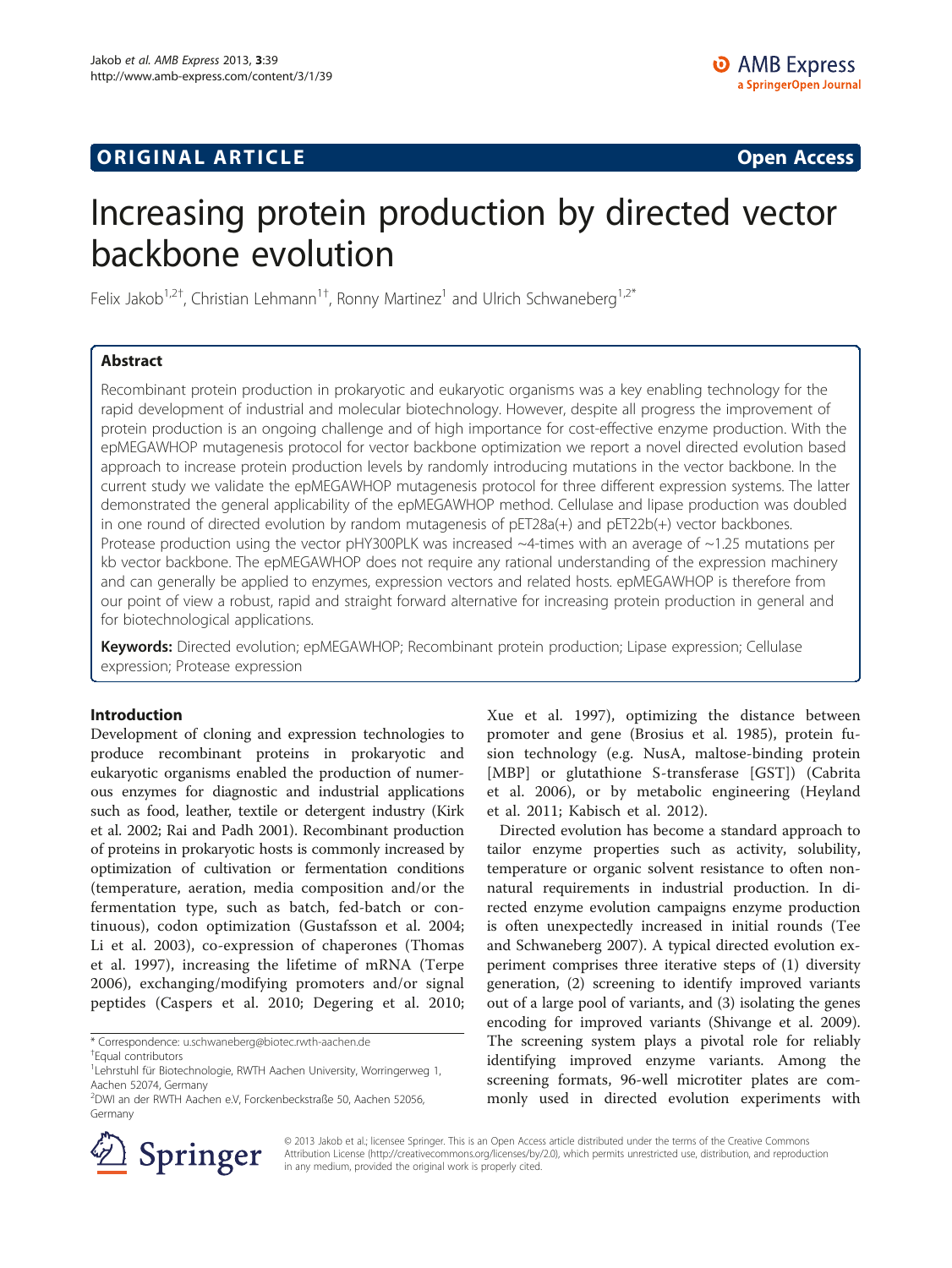throughputs of a few thousand variants per round (Tee and Schwaneberg [2007](#page-7-0)). Recent developments in high throughput screening technologies comprise throughputs of  $10^6$ - $10^8$  based on flow cytometry (Ruff et al. [2012](#page-7-0); Tu et al. [2011](#page-7-0)) and microfluidics (Fallah-Araghi et al. [2012;](#page-7-0) Kintses et al. [2012](#page-7-0)). In this work we report a novel strategy to increase enzyme production in bacterial hosts (E. coli and B. subtilis), which is based on the 'megaprimer PCR of whole plasmid method' (MEGAWHOP) (Miyazaki [2003;](#page-7-0) Miyazaki [2011](#page-7-0)). In our modified error-prone MEGAWHOP method (epMEGAWHOP) mutated vector backbone libraries were generated by amplification under error-prone PCR conditions using non-mutated genes as megaprimers, and subsequently screened for increased activity. The general applicability of the developed strategy was proven by using three enzymes (CelA2, BSLA and subtilisin Carlsberg) in three different vector-systems  $(pET28a(+), pET22b(+))$  and  $pHY300PLK)$  and two different and industrially important expression hosts (E. coli (Baneyx [1999](#page-7-0); Jana and Deb [2005](#page-7-0)) and B. subtilis (Terpe [2006;](#page-7-0) Westers et al. [2004](#page-8-0))). In all three cases an increased enzyme production was obtained with optimized vector backbones.

## Materials and methods

All chemicals were of analytical-reagent grade or higher quality and were purchased from Carl Roth GmbH (Karlsruhe, Germany), Sigma-Aldrich (Hamburg, Germany) and AppliChem (Darmstadt, Germany). Enzymes were purchased from New England Biolabs (Beverly, USA) and Fermentas (St. Leon-Rot, Germany). Oligonucleotides were purchased from Eurofins MWG Operon (Ebersberg, Germany) in salt-free form. Plasmid extraction and PCR purification kits were purchased from Macherey-Nagel (Düren, Germany). Microtiter plates (Greiner Bio-One GmbH, Frickenhausen, Germany) were incubated in a Multitron II Infors shaker (Infors AG, Bottmingen, Switzerland). DNA concentrations were quantified using a NanoDrop photometer (ND-1000, NanoDrop Technologies, Wilmington, USA). A Mastercycler gradient (Eppendorf, Hamburg, Germany) and thin-wall PCR tubes (Multi ultra-tubes; 0.2 mL; Carl Roth, Germany) were used in all PCRs.

#### Strains and plasmids

E. coli DH5α, E. coli BL21-Gold (DE3) (purchased from Agilent Technologies; Santa Clara, USA) and B. subtilis DB104 (Kawamura and Doi [1984\)](#page-7-0) were used in this study as hosts for DNA manipulation and recombinant protein production. For construction of the expression vectors for the *E. coli* strains (DH5 $\alpha$ ; BL21-Gold (DE3)), and the plasmids  $pET28a(+)$  or  $pET22b(+)$  (Novagen; Darmstadt, Germany) were used. In case of B. subtilis DB104 the shuttle vector pHY300PLK (Takara Bio Inc., Shiga, Japan) was employed. Chemically competent E. coli DH5α and E. coli BL21-Gold (DE3) cells with determined transformation efficiencies of  $3 \times 10^7$  and  $3 \times 10^6$ cfu/μg pUC19, respectively, were prepared in-house using the rubidium chloride method (Hanahan [1983](#page-7-0)). Transformation of B. subtilis DB104 was performed using a recently developed method which is based on natural competence (Vojcic et al. [2012\)](#page-7-0).

#### Gene cloning, construction of expression vectors, and sequencing CelA2

The parent celA2 (GenBank: JF826524.1; (Lehmann et al. [2012](#page-7-0))) was ordered as a synthetic gene from GeneArt (Regensburg, Germany) with an optimized codon usage for E. coli (GenBank submission number ID1624106) flanked by an NcoI and an EcoRI restriction site. Additionally, celA2 contains an N-terminal His-tag, followed by a TEV-protease sequence. After double digestion with NcoI and *EcoRI*, the fragment was subcloned into  $pET28a(+)$ . The generated construct, named pET28a(+)-CelA2, was transformed into  $E$ . coli DH5 $α$  and sequenced to exclude mutations.

#### Bacillus subtilis lipase A (BSLA)

After double digestion of the parent Bacillus subtilis lipase A (BSLA) (GenBank: JX048066.1) with NdeI and XhoI, the fragment was subcloned using T4 DNA ligase into pET22b(+). The resultant recombinant plasmid, named pET22b(+)-BSLA, contains a C-terminal His-tag and a *pelB* leader sequence. The plasmid construct was transformed into  $E.$  coli DH5 $α$  and sequenced to exclude mutations.

#### Subtilisin Carlsberg

After double digestion of a subtilisin Carlsberg variant (GenBank: HM147766.1, harboring the silent mutations C479G, T480C, G482A, G869A, T1052C and G1055C) with BamHI and XmaI, the gene was subcloned into pHY300PLK using T4 DNA ligase. The resulting recombinant plasmid, named pHYscarlsberg was transformed into *E. coli* DH5 $\alpha$  and sequenced to exclude mutations.

DNA sequencing of all three recombinant plasmids was conducted at Eurofins MWG Operon (Ebersberg, Germany) and Clone Manager 9 Professional Edition (Sci-Ed software, Cary, USA) was used for all sequence alignments.

#### Generation of error-prone MEGAWHOP libraries

Megaprimers for each target gene were generated by PCR under standard conditions. The amplification of celA2 and BSLA was performed using unmodified DNA primers 5'-GTTATTGCTCAGCGGTGGCAGCAGC-3' and 5'-TAATACGACTCACTATAGGGGAATTGTGAG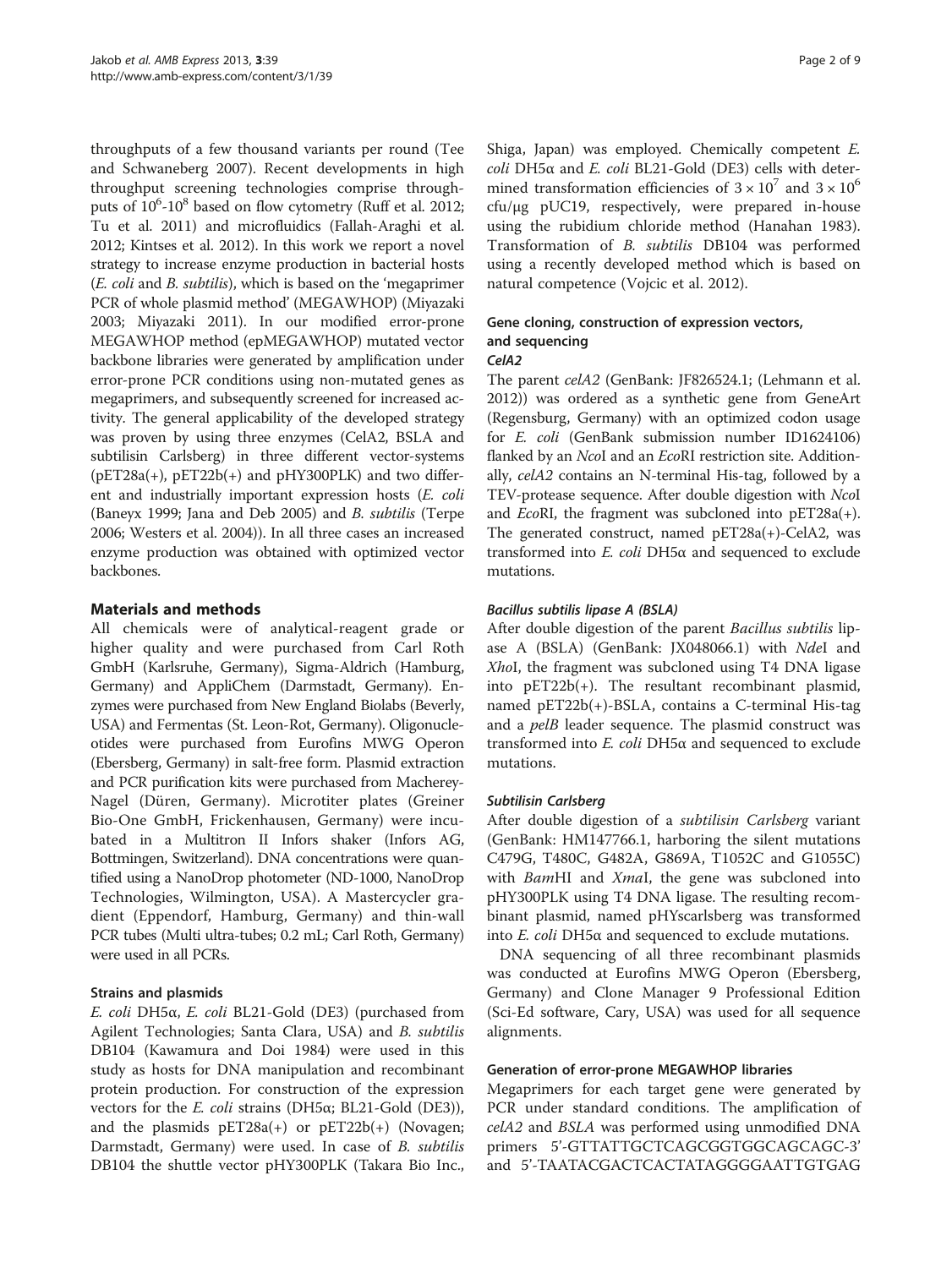CGG-3' (5  $\mu$ M each) binding in the T7 promoter and terminator region. The amplification of the subtilisin Carlsberg gene includes promoter, pre- and pro-sequence and was performed using unmodified DNA primers 5'- CAGATTTCGTGATGCTTGTCAGG-3' and 5'-CGTT AAGGGATCAACTTTGGGAG-3' (5 μM each). For the PCR (98°C for 30 sec, one cycle; 98°C, 15 sec/63°C, 15 sec/68°C, 2 min (celA2) or 30 sec (BSLA, subtilisin Carlsberg), 25 cycles; 68°C for 10 min, one cycle), PfuS DNA polymerase (2.5 U), dNTP mix (10 mM), template (pET28a(+)-CelA2, pET22b(+)-BSLA and pHYscarlsberg: 30 ng/μL) were used. The PCR products (megaprimers) were purified using a PCR purification kit.

For the epMEGAWHOP PCR (72°C for 5 min, one cycle;  $94^{\circ}$ C for 90 sec, one cycle;  $94^{\circ}$ C,  $45$  sec/60 $^{\circ}$ C, 45 sec/72°C, 5 min, 25 cycles; 72°C for 10 min, one cycle), Taq DNA polymerase (2.5 U), dNTP mix (10 mM) together with plasmid template (pET28a(+)-CelA2, pET22b(+)-BSLA or pHYscarlsberg: 120 ng), megaprimer (pET28a(+)-CelA2, pET22b(+)-BSLA or pHYscarlsberg: 550 ng) and 0.05 mM  $Mn^{2+}$  were used. Following the epMEGAWHOP PCR, DpnI digestion (20 U) of the template was performed overnight at 37°C. The epMEGAWHOP PCR product was transformed into E. coli DH5α. All colonies from the agar plates were used for plasmid isolation and subsequently transformed into their expression host. The plasmids pET28a(+)-CelA2 and pET22b(+)-BSLA were transformed in E. coli BL21-Gold (DE3) and pHYscarlsberg was transformed in B. subtilis DB104.

#### Indicator plates for pre-screening

In all three screening systems a halo formation can be used to semi-quantify enzymatic activity as indicator for enzyme production.

#### Detection of cellulolytic activity

Azo-CarboxyMethyl-Cellulose (Azo-CM-Cellulose, Megazyme, Bray, Ireland) was used as substrate for determining cellulolytic activity (Hughes et al. [2006](#page-7-0)). LB agar plates supplemented with 0.125% (w/v) Azo-CM-Cellulose, 50 μg/mL kanamycin and 0.1 mM isopropyl-thio-β-Dgalactoside (IPTG) were used as indicator plates for prescreening.

#### Detection of lipolytic activity

Tributyrin was used as substrate for lipolytic activity detection (Alquati et al. [2002\)](#page-7-0). LB agar plates supplemented with 100 μg/mL ampicillin, 1.5% (v/v) tributyrin, 0.15% (w/v) gum arabic were used as indicator plates for pre-screening.

#### Detection of proteolytic activity

Skim milk was used as substrate for proteolytic activity detection (Sokol et al. [1979](#page-7-0)). LB agar plates supplemented with  $1\%$  (w/v) skim milk and  $15 \mu g/mL$  tetracycline were used as indicator plates for pre-screening.

#### Expression in microtiter plates

#### Growth conditions and expression of CelA2 in 96-well microtiter plates

Colonies displaying cellulolytic activity in the indicator agar plates were transferred into 96-well microtiter plates (flat-bottomed, polystyrene plates). Cultivation and enzyme expression in microtiter plates was performed as previously described (Lehmann et al. [2012](#page-7-0)) and supernatants of lysates were subsequently used for kinetic characterization.

#### Growth conditions and expression of BSLA in 96-well microtiter plates

Colonies displaying lipolytic activity in the indicator agar plates were transferred into 96-well microtiter plates (flat-bottomed, polystyrene plates) containing 200 μL LB medium supplemented with 50 μg/mL ampicillin and incubated (pre-culture; 37°C, 900 rpm, 24 h, 70% humidity). An expression plate contained 150 μL auto-induction medium (1.2% (w/v) casein hydrolysate, 2.4% (w/v) yeast extract, 0.5% (w/v) glycerol, 0.05% (w/v) glucose, 0.02% (w/v) lactose and potassium phosphate buffer (90 mM; pH 7.0) was inoculated with the pre-culture (10  $\mu$ L) and incubated (main culture; 37°C, 900 rpm, 16 h, 70% humidity). After expression, the microtiter plates were centrifuged (4000 g, 20 min, 4°C) to separate the cells from the culture supernatant. Using the expression vector  $pET22b(+)$  including  $pelB$  sequence, the activity of BSLA can be detected in the culture supernatant (Funke et al. [2003](#page-7-0); Khushoo et al. [2004;](#page-7-0) Yedavalli and Rao [2013](#page-8-0)). Culture supernatant, including the BSLA was transferred after centrifugation into a 96-well microtiter plate for further analysis.

#### Growth conditions and expression of subtilisin Carlsberg in 96-well microtiter plates

Single colonies of *B. subtilis* DB104 which show proteolytic activity on LB skim milk agar plates were transferred into flat-bottom microtiter plates (pre-culture plates) containing buffered LB medium (200 μL; 1% (w/v) tryptone,  $0.5\%$  (w/v) yeast extract and  $1\%$  (w/v) sodium chloride, 17 mM potassium dihydrogen phosphate, 72 mM dipotassium hydrogen phosphate, 15 μg/ mL tetracycline) and incubated (37°C, 900 rpm, 18 h, 70% humidity). The volume of 10 μL pre-culture was used to inoculate the main culture  $(150 \mu L)$  buffered LB, 37°C, 900 rpm, 24 h, 70% humidity). After expression, the microtiter plates were centrifuged (4000 g, 20 min, 4°C) to separate cells from secreted protease. The supernatant was transferred into a microtiter plate for further analysis.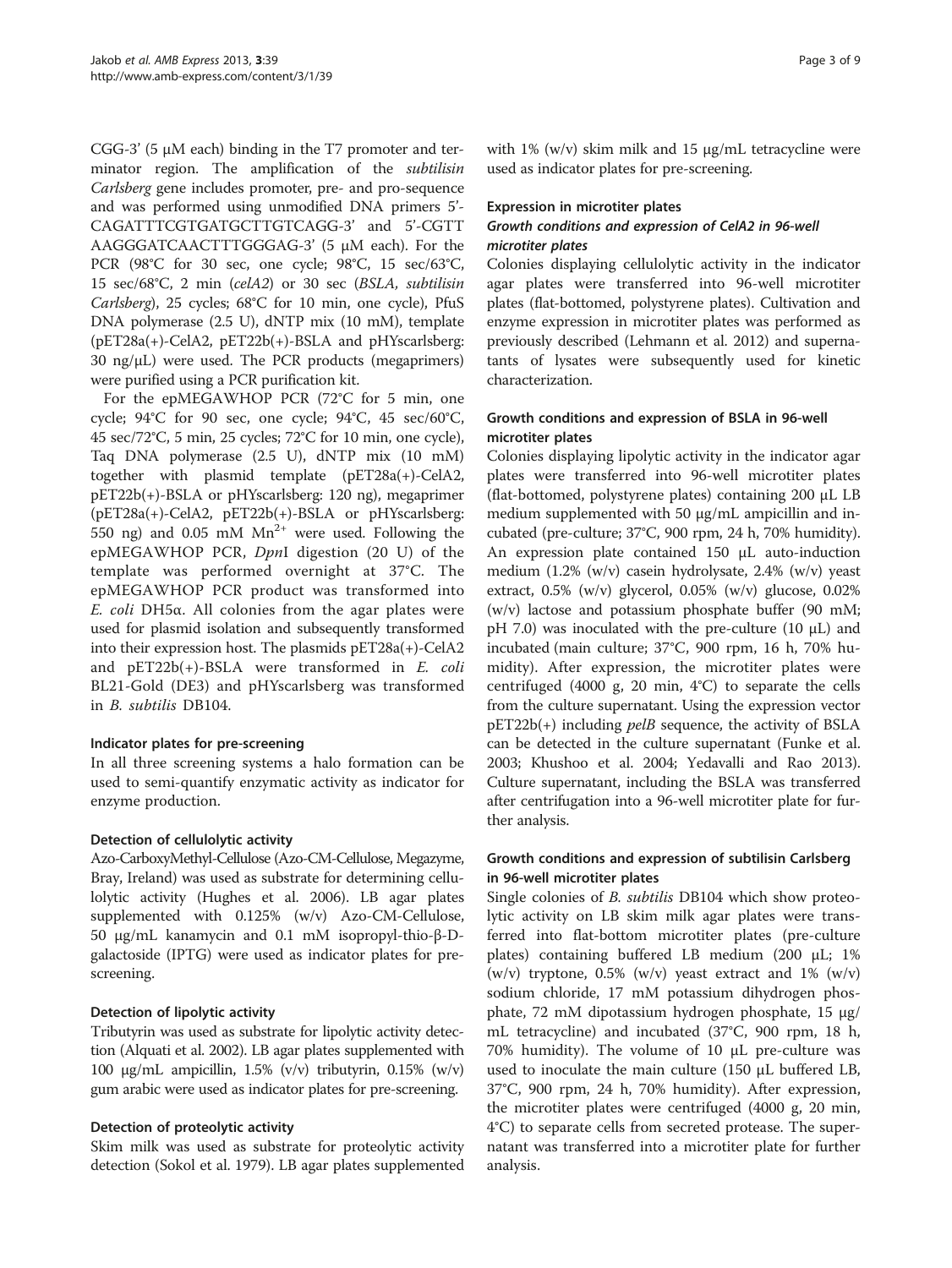#### <span id="page-3-0"></span>Analysis of the *lacl* repressor system

Performance of the lacI repressor system used in the above described growth and assay conditions was analyzed for each pET expression system. CelA2 and BSLA production was performed in  $TB_{\text{kan}}$ - or  $LB_{\text{amp}}$ -medium without supplementing IPTG or the induction components glucose and lactose.

#### Screening systems

#### Fluorometric assay for determining cellulolytic activity of CelA2

Cellulolytic activity was measured using 4-Methylumbelliferyl -ß-D-cellobioside (4-MUC) as a fluorogenic substrate (Boschker and Cappenberg [1994;](#page-7-0) Chernoglazov et al. [1989\)](#page-7-0). The cultivation and enzyme reaction was performed as recently reported (Lehmann et al. [2012](#page-7-0)).

#### Colorimetric assay for determining lipolytic activity of BSLA

The lipolytic activity of BSLA in the supernatant was determined using p-nitrophenyl butyrate (pNPB) (Shirai et al. [1982](#page-7-0)). The final reaction contained 0.5 mM pnitrophenyl butyrate dissolved in 10 μL acetonitril, 180 μL triethanolamin buffer (50 mM; pH 7.4) and 10 μL of five times diluted supernatant. The release of p-nitrophenolate was continuously monitored at 410 nm in a microtiter plate reader (Tecan Infinite M1000 Pro) for quantifying the BSLA production.

#### Colorimetric assay for determining proteolytic activity of subtilisin Carlsberg

Proteolytic activity was determined in a microtiter plate using the synthetic peptide substrate succinyl-L-Ala-L-Ala-L-Pro-L-Phe-p-nitroanilide (suc-AAPF-pNA) (DelMar et al. [1979](#page-7-0)). Proteolytic reaction of subtilisin Carlsberg was started by supplementing 10 μL of the 1:20 diluted supernatant to Tris/HCl (100 μL; 100 mM, pH 7.5) containing 1 mM suc-AAPF- $p$ NA. The release of  $p$ -nitroaniline was continuously monitored at 410 nm in a microtiter plate reader (Tecan Infinite M1000 Pro) and the determined activity was used for protease quantification.

## Sodium dodecyl sulfate polyacrylamide gel electrophoresis (SDS-PAGE)

The SDS-PAGE for CelA2 was performed using a stacking gel (5% (w/v) acrylamide) and a separating gel (15% (w/v) acrylamide) (Laemmli [1970](#page-7-0)). Proteins in the supernatant (including BSLA or subtilisin Carlsberg) were precipitated with trichloroacetic acid (TCA; 30% (v/v); 15 min on ice), resuspended after washing with acetone in Tris/HCl (100 mM; pH 8.0). The proteins in the supernatant after centrifugation of cell lysate (CelA2) as well as the precipitated and resuspended proteins from the cell culture supernatant (BSLA and subtilisin Carlsberg) were loaded and separated by SDS-PAGE. Subsequently, the SDS-PAGE gel was stained with Coomassie brilliant blue.

## **Results**

In the first sections the development of the epMEGAWHOP protocol is described and the screening for increased activity of the selected cellulase, lipase and protease. Subsequently, the obtained variants showing increased activity were analyzed in detail to validate the epMEGAWHOP method.

#### Library generation screening

Figure 1 shows the scheme of the developed epMEGAWHOP protocol starting from the generation of megaprimers by PCR (Step I). Followed by an amplification of the whole plasmid under error-prone conditions (0.05 mM  $Mn^{2+}$ ) (Step II) and digestion of the methylated template. In (Step III) the resulting circular DNA is transformed into E. coli DH5α cells. The plasmids are subsequently isolated



production by vector backbone mutagenesis. Step I: megaprimer generation, Step II: amplification of the vector backbone under error-prone conditions (0.05 mM  $Mn^{2+}$ ), **Step III**: transformation into E. coli DH5α and isolation of plasmids. The expression hosts (E. coli BL21-Gold (DE3) or B. subtilis DB104) were transformed subsequently with the isolated plasmids, Step IV: agar plate pre-screening with selection based on halo formation, and Step V: screening in microtiter plate format to quantify increase in enzyme production.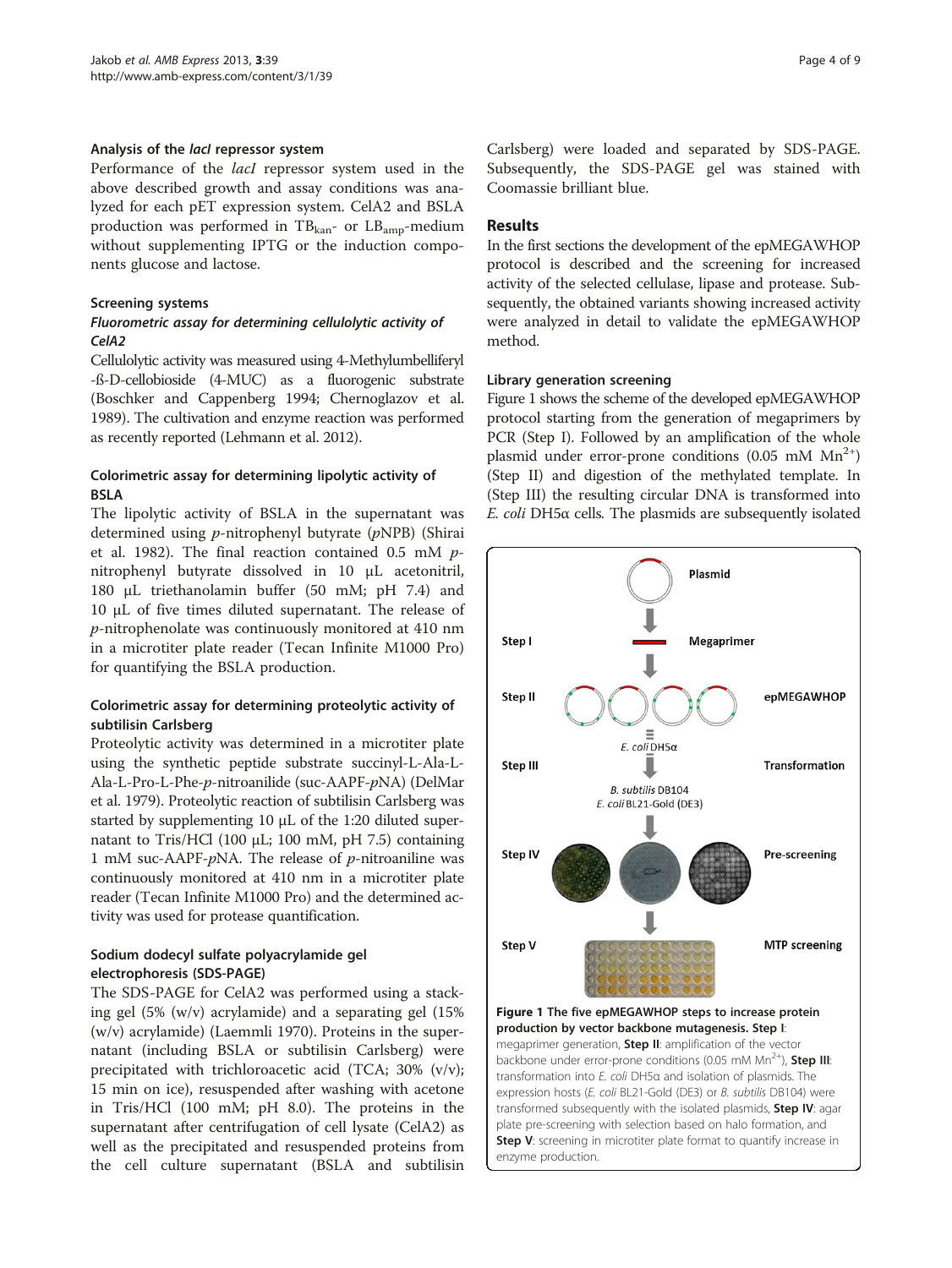from E. coli DH5α and transformed into the expression host (E. coli BL21-Gold (DE3) or B. subtilis DB104) and grown on indicator plates (Step IV). Colonies showing halos are transferred into microtiter plates for quantification of enzymatic activity (Step V). Table 1 summarizes the expression constructs used for epMEGAWHOP development.

Approximately 1000 CFU were pre-screened using the corresponding agar plate detection systems for all three expression systems. Ninety promising variants were selected based on halo formation and rescreened more precisely in 96-well microtiter plate format. The most promising candidates (one cellulase, one lipase and one protease) were analyzed in detail to confirm that the increased production can be attributed to an optimized vector backbone. For the latter the wild-type genes (CelA2, BSLA and subtilisin Carlsberg) were cloned into the mutated backbone as described under Materials and Methods with subsequent rescreening in three 96-well microtiter plate measurements in which each construct was expressed 8 times per plate.

#### Activity and expression analysis

The activity of the three identified variants compared to their parents is shown in Figure [2a](#page-5-0). Mutagenized vector backbones of pET28a(+)M1-CelA2 and pET22b(+)M1- BSLA showed compared to the respective 'wild-type' a 2-fold increased lipolytic and cellulolytic activity. These activity increases can be correlated to the amount of expressed enzyme which is visualized within a SDS-PAGE in Figure [2](#page-5-0)b. The mutated vector backbone of pHYM1-scarlsberg showed the highest increase in secreted subtilisin Carlsberg production (4-fold increased proteolytic activity). The increased proteolytic activity correlates well with the increase in the protease content (see SDS-PAGE analysis Figure [2a](#page-5-0), b; the whole SDS-PAGE picture is available in the Additional file [1:](#page-6-0) Figure S1).

#### Analysis of the lacl repressor system

Expression under inducing and non-inducing conditions was performed to analyze whether the *lacI* repressor contributes to increased production levels. The constructs pET28a(+)-CelA2 and pET22b(+)-BSLA are under the control of *lacI* repressor. Figure [3](#page-5-0) shows under noninduced conditions a significant difference in activity/ lipase production in the pET22b(+)-BSLA expression vector: the mutated backbone yielded 0.34 U/mL compared to 0.04 U/mL of the 'parent' pET22b(+). The latter result proves that *lacI* influences lipase production in pET22b(+)M1-BSLA. Sequencing results confirmed two mutations in *lacI* (see Table [2](#page-6-0)). An opposite results was found for the pET28a (+)-CelA2 and the pET28a(+)M1-CelA2 expression systems in which under non-induced conditions only very low cellulase activities could be determined  $( $0.02$  U/mL)$ . These results prove that the *lacI* is an effective repressor even in the optimized vector backbone. Sequencing results confirmed that there are no mutations in the *lacI* within the  $pET28a(+)M1-CeIA2$ expression system (Table [2](#page-6-0)). In all four constructs the lacI repressor is functional as confirmed by IPTG induction (Figure [3\)](#page-5-0).

#### Sequence analysis

Sequence analysis was performed by sequencing the vector backbones and inserts. An average mutation frequency of 1.00-1.25 mutations per 1 kb plasmid DNA was obtained (Additional file [1:](#page-6-0) Figure S2) and all inserts did not contain a mutation. Table [2](#page-6-0) summarizes positions of mutations in the vector backbones and assigns mutations to functional regions. Interestingly, the antibiotic resistance is mutated in all three vector systems, and functional regions such as the origin of replication (in pET28a(+)M1-CelA2; pHYM1-scarlsberg), promoter  $(pET28a(+)M1-CellA2)$ , repressor  $(pET22b(+)M1-BSLA)$ , and terminator (pHYM1-scarlsberg).

#### **Discussion**

The MEGAWHOP method is commonly used for cloning random mutagenesis libraries via whole plasmid PCR into the desired expression vector containing the parent gene (Miyazaki [2011\)](#page-7-0). In general enzyme properties such as activity, substrate specificity or stability are improved in directed evolution experiments employing MEGAWHOP (Agudo et al. [2012;](#page-7-0) Martinez et al. [2013](#page-7-0); Sass et al. [2012](#page-7-0)). The developed epMEGAWHOP does not aim to improve enzymes properties. epMEGAWHOP aims to increase the enzyme production without altering its properties through vector backbone mutagenesis. The error-prone (ep-) label was placed in front of the MEGAWHOP term to point out the main difference that the vector amplification is performed under error-prone conditions.

Table 1 Overview of the expression systems used for developing and validating the epMEGAWHOP method

| <b>Expression host</b>  | <b>Plasmid</b> | Enzyme                          | Location of expressed enzyme |
|-------------------------|----------------|---------------------------------|------------------------------|
| E. coli BL21-Gold (DE3) | $pET28a(+)$    | Cellulase (CelA2)               | Intracellular                |
| E. coli BL21-Gold (DE3) | $pET22b(+)$    | Lipase A (BSLA)                 | Periplasmatic                |
| B. subtilis DB104       | pHY300PLK      | Protease (subtilisin Carlsberg) | Extracellular                |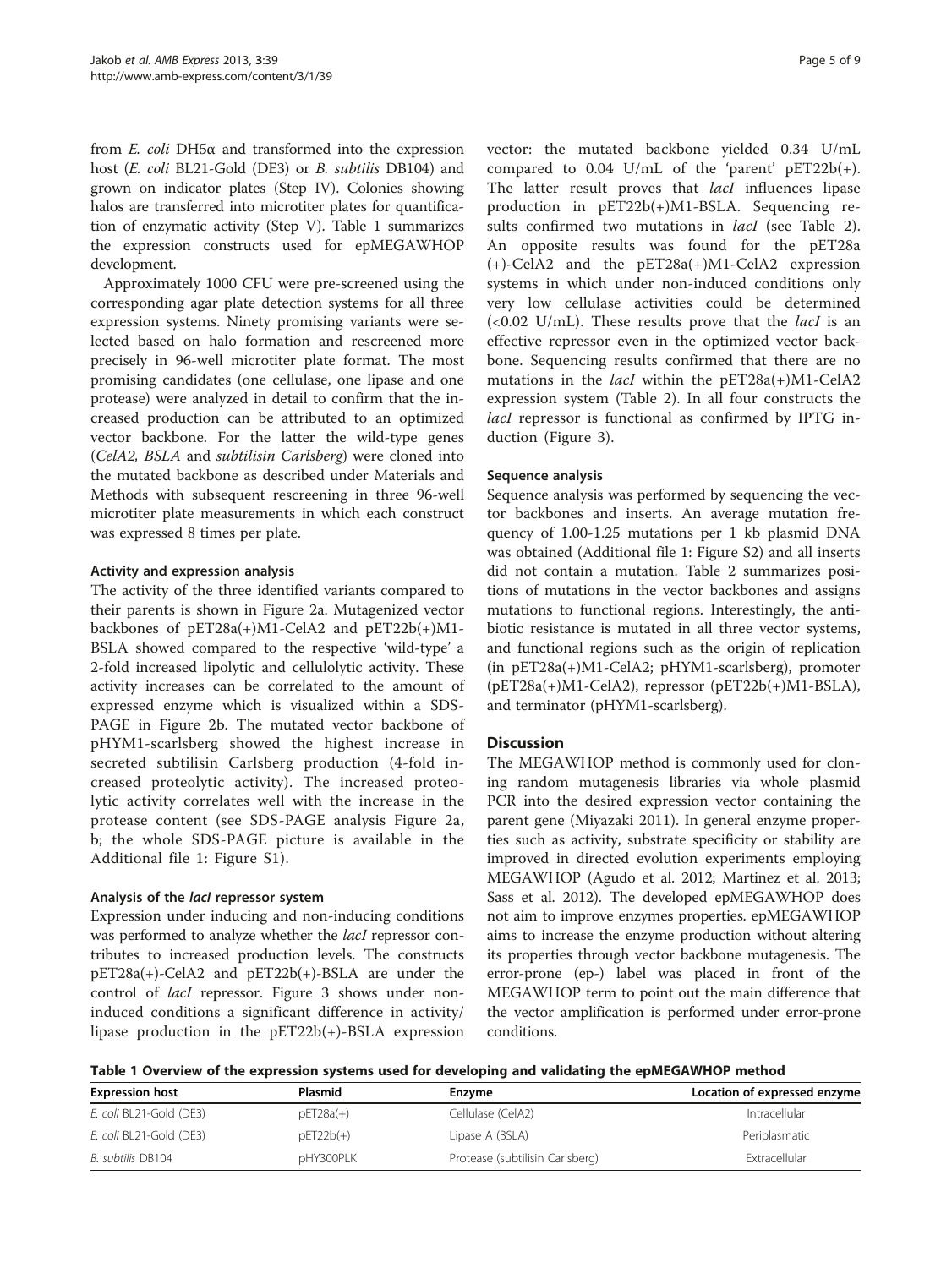<span id="page-5-0"></span>

epMEGAWHOP strategy is a novel strategy to increase enzyme production by optimizing a vector backbone through mutagenesis and high-throughput screening. The epMEGAWHOP method (Figure [1](#page-3-0)) was validated by employing three different vector constructs with three different enzymes (cellulase: pET28a(+)-CelA2; lipase: pET22b(+)-BSLA; protease: pHY-scarlsberg). A single round of vector backbone mutagenesis and screening yielded significantly increased production levels for all three enzymes ( $\sim$ 2-fold for CelA2,  $\sim$ 2-fold for BSLA and ~4-fold for subtilisin Carlsberg). Control experiments

through subcloning and sequencing confirmed that only the vector backbones were mutated with an average mutation frequency of  $\sim$ 1.25 mutations per kb. The increase in cellulase, lipase and protease production demonstrate from our point of view that epMEGAWHOP is likely a general method for increasing enzyme production. This is supported by the selection of common expression systems which cover cytosolic (cellulase), periplasmatic (lipase), and extracellular production (protease) in combination with two industrially attractive bacterial hosts (E. coli and B. subtilis). The main goal of this report is to validate

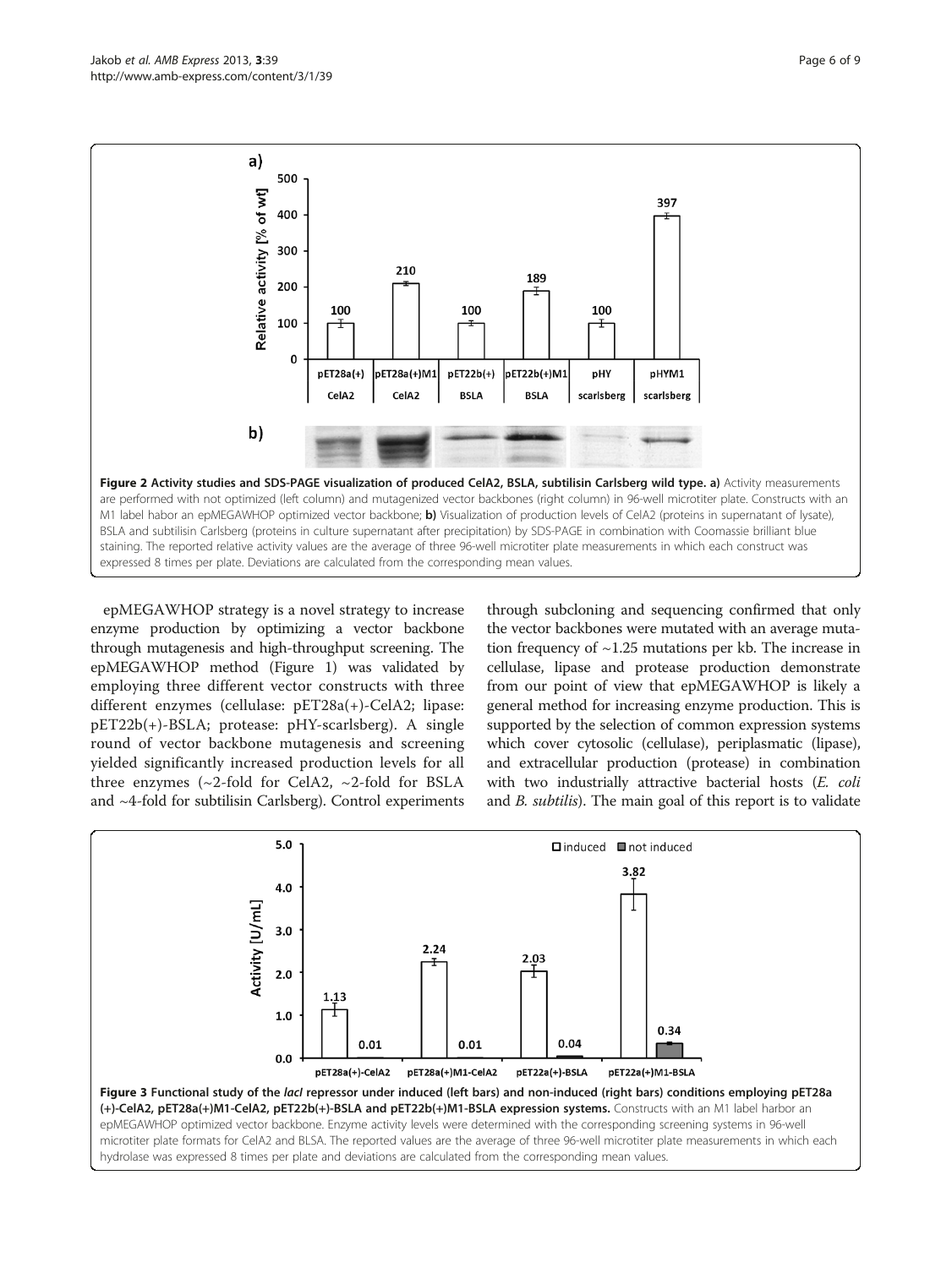<span id="page-6-0"></span>

| Table 2 Sequencing results of vector backbones that were subjected to epMEGAWHOP optimization |  |  |  |
|-----------------------------------------------------------------------------------------------|--|--|--|
|-----------------------------------------------------------------------------------------------|--|--|--|

| pET28a(+)-CelA2 |              |                          |        | pET22b(+)-BSLA |              |    |                          |    | pHY-scarlsberg |      |                |                          |                          |         |
|-----------------|--------------|--------------------------|--------|----------------|--------------|----|--------------------------|----|----------------|------|----------------|--------------------------|--------------------------|---------|
| bp              | Substitution |                          | Region | bp             | Substitution |    | Region                   | bp | Substitution   |      |                | Region                   |                          |         |
|                 | wt           | $\overline{\phantom{a}}$ | M1     |                |              | wt | $\overline{\phantom{a}}$ | M1 |                |      | wt             | $\overline{\phantom{a}}$ | M1                       |         |
| 488             | Α            | $\overline{\phantom{a}}$ |        | f1 origin      | 123          |    | $\overline{\phantom{a}}$ |    | T7 term        | 209  | $\overline{A}$ | $\overline{\phantom{a}}$ | G                        | Tet     |
| 850             | G            | $\sim$                   |        | Kan            | 2007         | A  | $\sim$                   | G  | na             | 684  | A              | $\overline{\phantom{a}}$ | G                        | Tet     |
| 2233            |              | $\overline{\phantom{a}}$ |        | pBR322 ori     | 3701         | A  | $\sim$                   | G  | Tet            | 584  |                | $\overline{\phantom{a}}$ |                          | pTet    |
| 2396            |              | $\sim$                   |        | na             | 4563         |    | $\overline{\phantom{a}}$ |    | lacl           | 3238 |                | $\overline{\phantom{a}}$ |                          | pAMP    |
| 3170            |              | $\sim$                   |        | na             | 4794         |    | ۰                        |    | lacl           | 4221 |                | $\overline{\phantom{a}}$ |                          | na      |
| 5193            | A            | $\sim$                   |        | T7 prom        |              |    |                          |    |                | 4332 | A              | $\overline{\phantom{a}}$ | $\overline{\phantom{a}}$ | ori-177 |

The positions of the mutations in the corresponding vector backbones are based on the sequenced vector backbone prior epMEGAWHOP. Alignments of all three vector systems to the corresponding 'parents' are included in Additional file 1: Figure S1. Nucleotide position 1 is the base after the stop codon (ATT, TAA) of the inserted genes.

na: no corresponding function of the gene sequence could be assigned.

Kan/Tet: Kanamycin/Tetracyclin resistance gene.

pTET/pAMP: promoter region Tetracyclin/Ampicilin resistance gene (identified with a promoter prediction tool (Reese 2001)).

the epMEGAWHOP protocol for vector backbone optimization and not to elucidate in depth the interplay in the complex protein production machinery from the expression to the produced enzyme. The effect of randomly introduced mutations in the vector backbone has to our best knowledge not been investigated in a systematic manner.

Table 2 shows that functional regions such as antibiotic resistance, promoter, repressor or origin of replication were mutated. The mutations can be classified into three groups according to the region in the expression vector: 1) in the kanamycin/tetracycline resistance cassette; 2) once in the promoter and terminator region and 3) twice in the origin of replication. It is known that through the introduction of an expression vector into E. coli or other hosts for recombinant protein production, the native cell functions at many levels can be perturbed (e.g. ribosome functions, RNA turnover as well as energy and intermediary metabolism of the cell) (Bailey [1993;](#page-7-0) Hoffmann et al. [2002](#page-7-0); Lin-Chao et al. [2006](#page-7-0)). This effect is very difficult, however, to predict or attribute to a specific change in the host metabolism, due to the complexity of the system. For example, a reduced but sufficient expression of the resistant marker could allow spending more metabolic resources into expressing the recombinant enzyme. On the other hand, a higher resistance marker expression could allow a higher specific growth rate of the cells which directly correlates with the rate of recombinant protein synthesis (Hoffmann and Rinas [2004](#page-7-0)).

Elucidating the influence of each mutation and each region on the cellulase, lipase, and protease production would include the introduction of the individual mutations in the parental vector backbones to gain a deeper understanding on the complex machinery from expression system to produced enzyme.

A main prerequisite for a successful epMEGAWHOP experiments is a reliable high-throughput screening system which allows an identification of improved expression variants. It is likely that the mutational load has to be optimized depending on the vector size; an average mutation frequency of 1.25 mutations per 1 kb prove to be efficient to increase enzyme production and all three sequenced vector backbones contained five to six mutations.

In essence, we developed a novel method to increase recombinant protein production based on the random mutagenesis of vector backbones (epMEGAWHOP). The general applicability of epMEGAWHOP was validated by increasing the protein production after one round of directed evolution for E. coli BL21-Gold (DE3)/ pET28a(+)-CelA2, E. coli BL21-Gold (DE3)/pET22b (+)-BSLA and B. subtilis DB104/pHY-scarlsberg. The main advantage of epMEGAWHOP is that it doesn't require a rational understanding of the expression machinery and can generally be applied to enzymes, expression vectors and related hosts. Changing expression vector or promoter systems to achieve higher enzyme yields often requires re-optimization of media composition, induction times and cell densities, together with expression and harvest time, in contrast to epMEGAWHOP. Overall, epMEGAWHOP is a robust, rapid and straight forward alternative and can be used for increasing recombinant protein production.

#### Additional file

[Additional file 1: Figure S1.](http://www.biomedcentral.com/content/supplementary/2191-0855-3-39-S1.pdf) SDS-PAGE of produced cellulase (CelA2), lipase (BSLA) and protease (subtilisin Carlsberg). EV: empty vector control; WT: non-optimized vector constructs; M1: epMEGAWHOP optimized vector constructs. Red arrows indicate the bands of target proteins. Figure S2: Sequencing results: Alignments of all three vector systems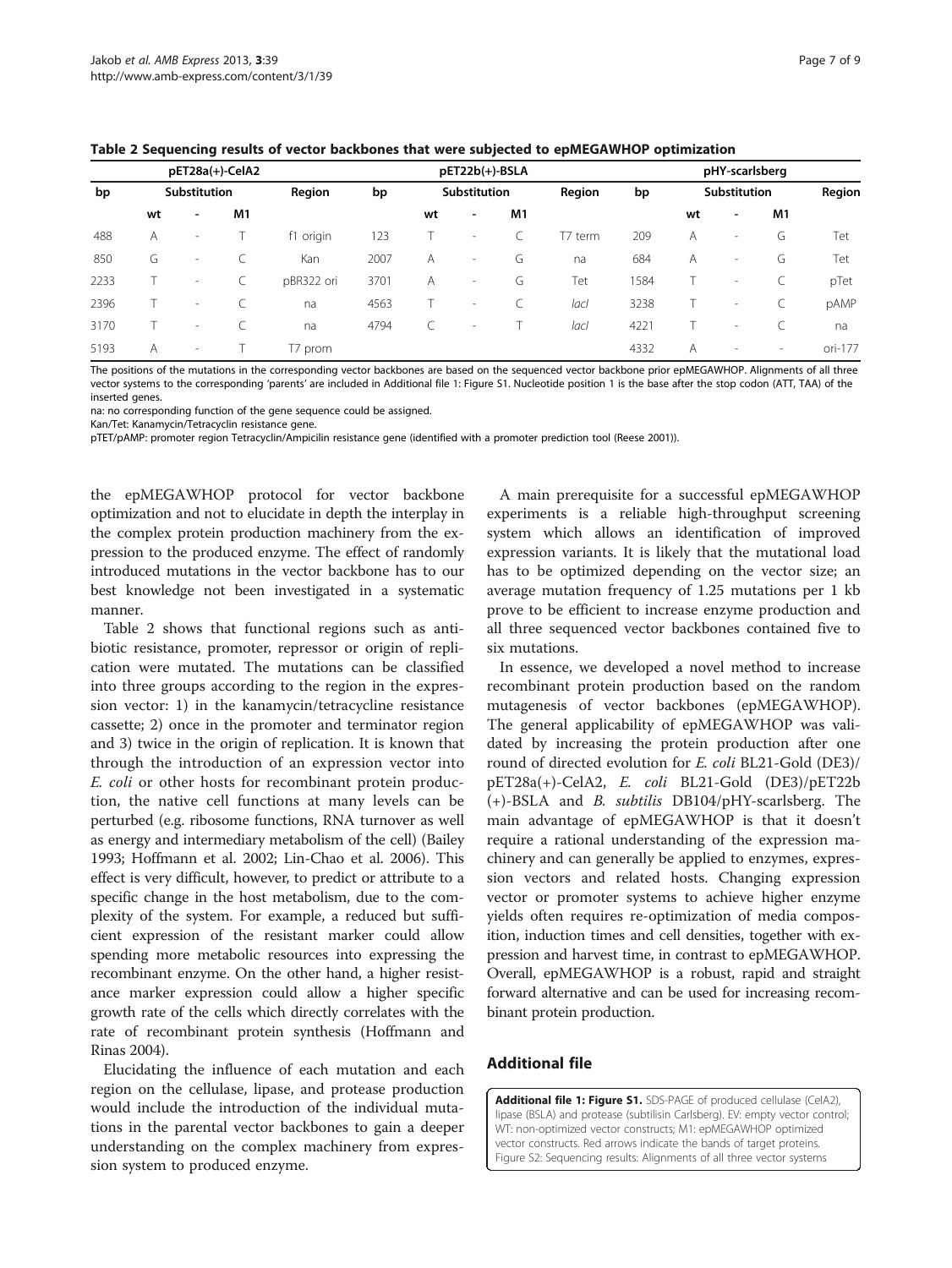<span id="page-7-0"></span>compared to the corresponding 'parents': pET28a(+)-CelA2 & pET28a(+)  $M1-Ce<sub>AB</sub>$ 

#### Competing interests

The authors declare that they have no competing interests.

#### Acknowledgements

Authors thank Prof. Wolfgang Streit for providing the CelA2 amino acid sequence. This work was supported by the German Government through the Bundesministerium für Bildung und Forschung (FKZ 0315487A and FKZ 0315035A).

#### Received: 24 April 2013 Accepted: 11 July 2013 Published: 26 July 2013

#### References

- Agudo R, Roiban GD, Reetz MT (2012) Achieving Regio- and Enantioselectivity of P450-Catalyzed Oxidative CH Activation of Small Functionalized Molecules by Structure-Guided Directed Evolution. ChemBioChem 13(10):1465–1473
- Alquati C, De Gioia L, Santarossa G, Alberghina L, Fantucci P, Lotti M (2002) The cold-active lipase of Pseudomonas fragi. Heterologous expression, biochemical characterization and molecular modeling. Eur J Biochem 269 (13):3321–3328
- Bailey JE (1993) Host-vector interactions in Escherichia coli. Adv Biochem Eng Biotechnol 48:29–52
- Baneyx F (1999) Recombinant protein expression in Escherichia coli. Curr Opin Biotechnol 10(5):411–421
- Boschker HTS, Cappenberg TE (1994) A Sensitive Method Using 4- Methylumbelliferyl-ß-Cellobiose as a substrate to measure (1,4)-ß-glucanase activity in sediments. Appl Environ Microbiol 60(10):3592–3596
- Brosius J, Erfle M, Storella J (1985) Spacing of the −10 and −35 regions in the tac promoter Effect on its in vivo activity. J Biol Chem 260(6):3539–3541
- Cabrita LD, Dai W, Bottomley SP (2006) A family of E. coli expression vectors for laboratory scale and high throughput soluble protein production. BMC Biotechnol 6:12
- Caspers M, Brockmeier U, Degering C, Eggert T, Freudl R (2010) Improvement of Sec-dependent secretion of a heterologous model protein in Bacillus subtilis by saturation mutagenesis of the N-domain of the AmyE signal peptide. Appl Microbiol Biotechnol 86(6):1877–1885
- Chernoglazov VM, Jafarova AN, Klyosov AA (1989) Continuous photometric determination of endo-1,4-ß-d-glucanase (cellulase) activity using 4 methylumbelliferyl-ß-d-cellobioside as a substrate. Anal Biochem 179(1):186–189
- Degering C, Eggert T, Puls M, Bongaerts J, Evers S, Maurer KH, Jaeger KE (2010) Optimization of protease secretion in Bacillus subtilis and Bacillus licheniformis by screening of homologous and heterologous signal peptides. Appl Environ Microbiol 76(19):6370–6376
- DelMar EG, Largman C, Brodrick JW, Geokas MC (1979) A sensitive new substrate for chymotrypsin. Anal Biochem 99(2):316–320
- Fallah-Araghi A, Baret JC, Ryckelynck M, Griffiths AD (2012) A completely in vitro ultrahigh-throughput droplet-based microfluidic screening system for protein engineering and directed evolution. Lab Chip 12(5):882–891
- Funke SA, Eipper A, Reetz MT, Otto N, Thiel W, Van Pouderoyen G, Dijkstra BW, Jaeger KE, Eggert T (2003) Directed Evolution of an Enantioselective Bacillus subtilis Lipase. Biocatal Biotransform 21(2):66–73
- Gustafsson C, Govindarajan S, Minshull J (2004) Codon bias and heterologous protein expression. Trends Biotechnol 22(7):346–353
- Hanahan D (1983) Studies on transformation of *Escherichia coli* with plasmids. J Mol Biol 166(4):557–580
- Heyland J, Blank LM, Schmid A (2011) Quantification of metabolic limitations during recombinant protein production in Escherichia coli. J Biotechnol 155 (2):178–184
- Hoffmann F, Rinas U (2004) Stress induced by recombinant protein production in Escherichia coli. Adv Biochem Eng Biotechnol 89:73–92
- Hoffmann F, Weber J, Rinas U (2002) Metabolic adaptation of Escherichia coli during temperature-induced recombinant protein production: 1 Readjustment of metabolic enzyme synthesis. Biotechnol Bioeng 80(3):313–319
- Hughes S, Riedmuller S, Mertens J, Li X-L, Bischoff K, Qureshi N, Cotta M, Farrelly P (2006) High-throughput screening of cellulase F mutants from multiplexed

plasmid sets using an automated plate assay on a functional proteomic robotic workcell. Proteome Sci 4:10

- Jana S, Deb JK (2005) Strategies for efficient production of heterologous proteins in Escherichia coli. Appl Microbiol Biotechnol 67(3):289–298
- Kabisch J, Thurmer A, Hubel T, Popper L, Daniel R, Schweder T (2012) Characterization and optimization of Bacillus subtilis ATCC 6051 as an expression host. J Biotechnol 163:97–104
- Kawamura F, Doi RH (1984) Construction of a Bacillus subtilis double mutant deficient in extracellular alkaline and neutral proteases. J Bacteriol 160(1):442–444
- Khushoo A, Pal Y, Singh BN, Mukherjee KJ (2004) Extracellular expression and single step purification of recombinant Escherichia coli l-asparaginase II. Protein Expr Purif 38(1):29–36
- Kintses B, Hein C, Mohamed MF, Fischlechner M, Courtois F, Laine C, Hollfelder F (2012) Picoliter cell lysate assays in microfluidic droplet compartments for directed enzyme evolution. Chem Biol 19(8):1001–1009
- Kirk O, Borchert TV, Fuglsang CC (2002) Industrial enzyme applications. Curr Opin Biotechnol 13(4):345–351
- Laemmli UK (1970) Cleavage of structural proteins during the assembly of the head of bacteriophage T4. Nature 227(5259):680–685
- Lehmann C, Sibilla F, Maugeri Z, Streit WR, Domínguez de María P, Martinez R, Schwaneberg U (2012) Reengineering CelA2 cellulase for hydrolysis in aqueous solutions of deep eutectic solvents and concentrated seawater. Green Chem 14(10):2719–2726
- Li A, Kato Z, Ohnishi H, Hashimoto K, Matsukuma E, Omoya K, Yamamoto Y, Kondo N (2003) Optimized gene synthesis and high expression of human interleukin-18. Protein Expr Purif 32(1):110–118
- Lin-Chao S, Chen WT, Wong TT (2006) High copy number of the pUC plasmid results from a Rom/Rop-suppressible point mutation in RNA II. Mol Microbiol 6(22):3385–3393
- Martinez R, Jakob F, Tu R, Siegert P, Maurer KH, Schwaneberg U (2013) Increasing activity and thermal resistance of Bacillus gibsonii alkaline protease (BqAP) by directed evolution. Biotechnol Bioeng 110(3):711–720
- Miyazaki K (2003) Creating random mutagenesis libraries by megaprimer PCR of whole plasmid (MEGAWHOP). Meth Mol Biol 231:23–28
- Miyazaki K (2011) MEGAWHOP cloning: a method of creating random mutagenesis libraries via megaprimer PCR of whole plasmids. Methods Enzymol 498:399–406
- Rai M, Padh H (2001) Expression systems for production of heterologous proteins. Curr Sci 80(9):1121–1128
- Ruff AJ, Dennig A, Wirtz G, Blanusa M, Schwaneberg U (2012) 1. Flow Cytometer-Based High-Throughput Screening System for Accelerated Directed Evolution of P450 Monooxygenases. ACS Catalysis 2(12):2724–2728
- Sass S, Kadow M, Geitner K, Thompson ML, Talmann L, Bottcher D, Schmidt M, Bornscheuer UT (2012) A high-throughput assay method to quantify Baeyer-Villiger monooxygenase activity. Tetrahedron 68(37):7575–7580
- Shirai K, Jackson RL, Quinn DM (1982) Reciprocal effect of apolipoprotein C-II on the lipoprotein lipase-catalyzed hydrolysis of p-nitrophenyl butyrate and trioleoylglycerol. J Biol Chem 257(17):10200–10203
- Shivange AV, Marienhagen J, Mundhada H, Schenk A, Schwaneberg U (2009) Advances in generating functional diversity for directed protein evolution. Curr Opin Chem Biol 13(1):19–25
- Sokol PA, Ohman DE, Iglewski BH (1979) A more sensitive plate assay for detection of protease production by Pseudomanas aeruginosa. J Clin Microbiol 9(4):538–540
- Tee KL, Schwaneberg U (2007) Directed evolution of oxygenases: screening systems, success stories and challenges. Comb Chem High Throughput Screen 10(3):197–217
- Terpe K (2006) Overview of bacterial expression systems for heterologous protein production: from molecular and biochemical fundamentals to commercial systems. Appl Microbiol Biotechnol 72(2):211–222
- Thomas JG, Ayling A, Baneyx F (1997) Molecular chaperones, folding catalysts, and the recovery of active recombinant proteins from E. coli. To fold or to refold. Appl Biochem Biotechnol 66(3):197–238
- Tu R, Martinez R, Prodanovic R, Klein M, Schwaneberg U (2011) A flow cytometrybased screening system for directed evolution of proteases. J Biomol Screen 16(3):285–294
- Vojcic L, Despotovic D, Martinez R, Maurer KH, Schwaneberg U (2012) An efficient transformation method for Bacillus subtilis DB104. Appl Microbiol Biotechnol 94(2):487–493